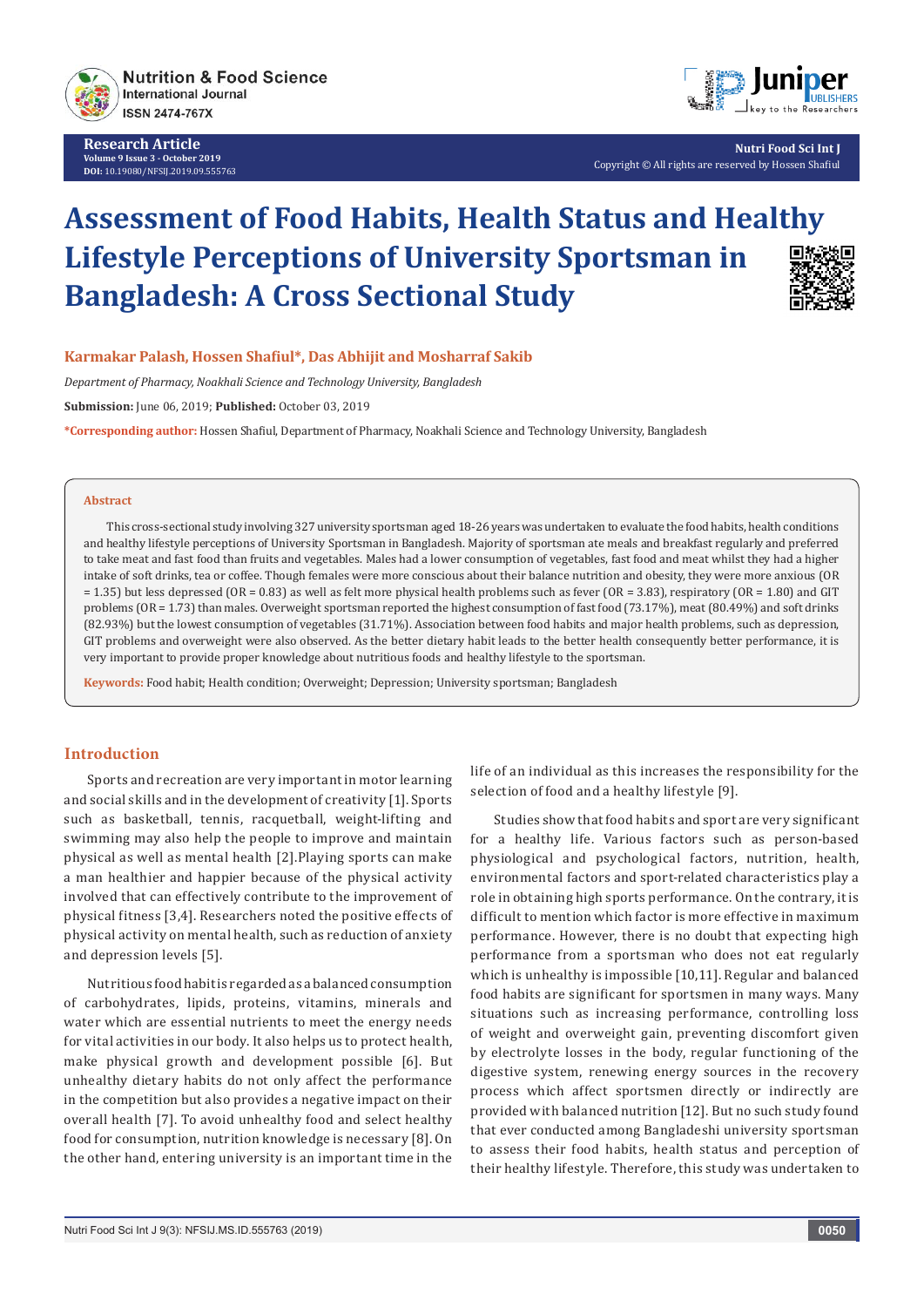fill up the gap. This may also help to assist Exercise and Sports science department to plan health programs or dietary courses in future to improve food habits and sports performances of athletes.

## **Methods**

## **Study Design and Sampling**

For this population based cross-sectional study, respondents were selected from six reputed public universities namely National University, University of Dhaka, Jangirnagar University, University of Chittagong, Noakhali Science and Technology University and Comill University during December 2017 to March 2018. A simple random sampling technique was used for the selection of study participants. The total participants were 327 aged 18-26 years including first to fourth year undergraduate students where 292 participants were male and 35 were female. The participants were selectively assigned to read about the topic. To reduce the risk of biasness, study participants were identified and listed with the help of student's ID card. Students having exercise or sports or both at least 20-30 minutes per day and 2-3 days per week during the last two months prior to the study started were selected. All the participants willingly joined in this study providing written consent. The study protocol was approved by the department of pharmacy of Noakhali Science and Technology University.

## **Study Questionnaire**

The questionnaire was adopted from formerly published studies [13,14]and some questions were modified and **Table 1:** Socio-demographic profile of respondents.

developed by our research team. The questionnaire was divided into six portions including demographic information, sports and exercise, food habit, quality of life, healthy lifestyle and medication taking attitudes.

## **Data collection**

The procedure of data collection was segmented into three steps. The first step was to fill up the questionnaire including socio-demographic and anthropometric information by the study subjects. The second phase was to focus on group discussion about the study protocol and the final step was to cross-check interviews with the key informants. The questionnaires were distributed to selected students together with a written consent form that explained the purpose of the research with the assurance of their confidentiality. The students were told that their participation was anonymous and entirely voluntary and there was no reward for taking part. They were invited to complete the questionnaire. We were present on hand to answer questions or clarify any doubts that they might have. All filled questionnaires were collected by us one by one.

### **Statistical analysis**

All data obtained were entered into a Microsoft Office Excel 2010 spreadsheet and final analysis was done by using SPSS software version 20.0 (SPSS Inc., Chicago, IL., USA). The p values were calculated by chi-square test. An alpha level of 0.05 or less was considered as significant at 95% Confidence level. Microsoft Office Excel 2010 program was used for chart, graph, and diagram preparation.

| Item          | Sub-group   | Number (n) | Percentag (%) |  |
|---------------|-------------|------------|---------------|--|
|               | Female      | 35         | 10.70%        |  |
| Gender        | Male        | 292        | 89.30%        |  |
|               | 18-20 years | 61         | 18.65%        |  |
| Age           | 21-23 years | 188        | 57.49%        |  |
|               | 24-26 years | 78         | 23.85%        |  |
|               | 1st Year    | 71         | 21.71%        |  |
|               | 2nd Year    | 82         | 25.08%        |  |
| Year of study | 3rd Year    | 98         | 29.97%        |  |
|               | Final Year  | 76         | 23.24%        |  |

# **Results**

## **Socio-Demographic Profile**

(Table 1) showed that 89.30% of the respondents were male while female comprised of 10.70% of respondents. The highest number of sportsmen were in the age group of 21-23 years with a percentage of 57.49%, while the lowest number of sportsmen were in the age group of 18-20 years with a percentage of 18.65%. Rest 23.85% of the sportsman were in

the age group of 24-26 years. Among the respondents, 21.71% sportsman were from the 1st year, 25.08% from the 2nd year, 29.97% from the 3rd year, and 23.24% of respondents were from the final year respectively.

## **Food Habits**

Food habits of the respondents were compared by gender presented in (Table 2). 91.45% of female athletes were reported to be eating meal regularly  $(OR = 1.04; CI = 0.34-3.18)$  compared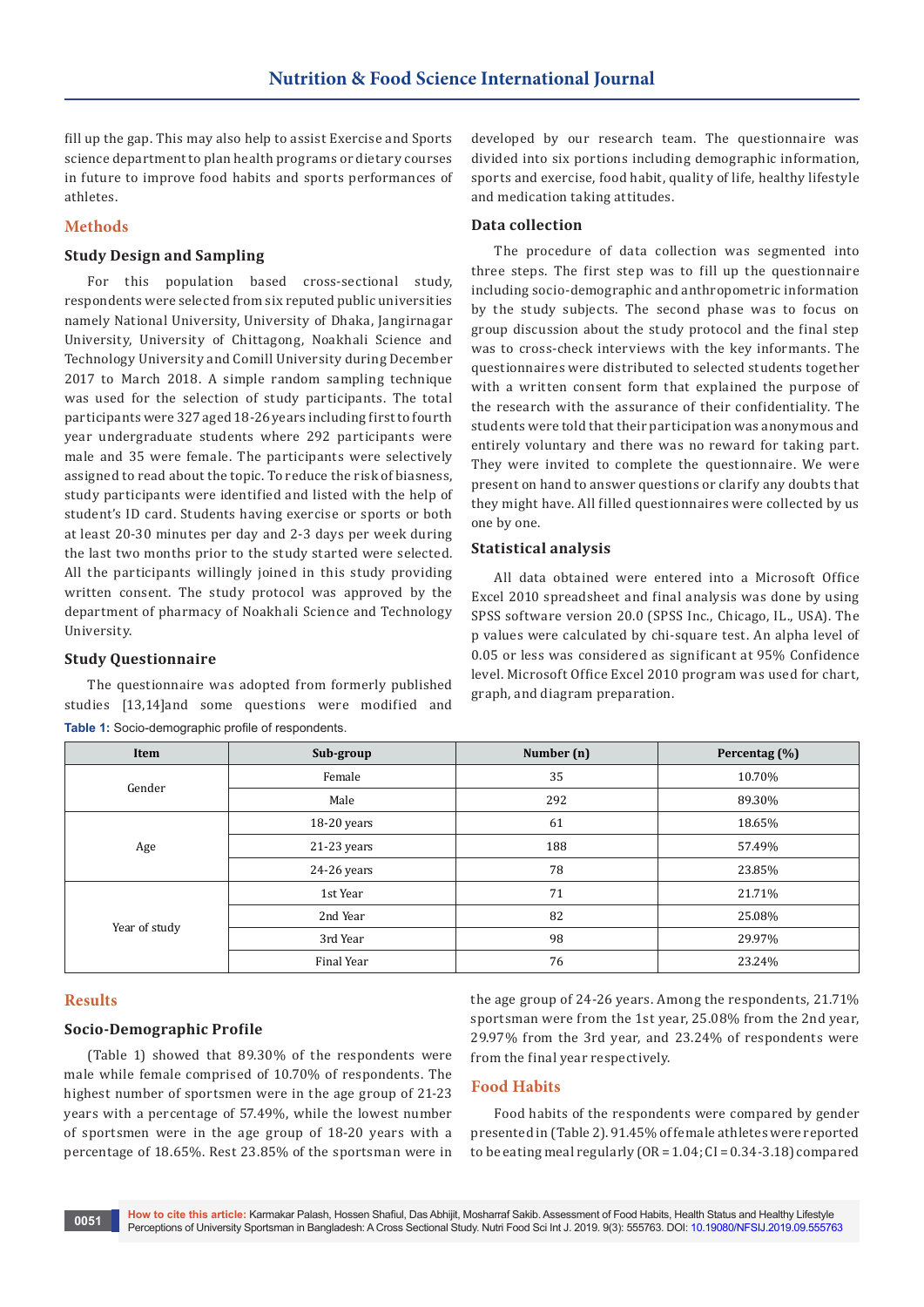to 91.78% of male (OR =  $1.00$ ; CI =  $0.87$ -1.14). Female students showed better eating habits in terms of breakfast (80.00%; OR  $= 0.77$ ; CI = 0.35-1.70) and diner (85.71%; OR= 1.02; CI = 0.42-2.49) taking attitude in contrast to male students (75.00%;  $OR = 1.03$ ;  $CI = 0.95 - 1.12$  and  $85.96\%$ ;  $OR = 1.00$ ;  $CI = 0.90 - 1.11$ respectively). The tabulated results showed that eating fast food, fish, meat and vegetables were more common among female (74.29%, 91.43%, 82.86% and 91.43% respectively) in comparison to male participants (39.04%, 81.16%, 76.71% and 84.56%). On the contrary, in case of fruits, soft drinks, tea

or coffee and traditional food the greater percentage of male (47.95%, 51.71%, 80.14% and 70.89% respectively) than female (45.71%, 48.57%, 65.71% and 65.71%) reported that they had those foods regularly. Whereas, smoking, narcotics and alcohol consumption rate were very rare among female students. Our study reported that among male students, 14.38% did smoke in contrast to only 4.79% were engaged in taking narcotics like products. Furthermore, only 1.71% male students were found to drink alcohol related drinks or beverages.

| Questions                               | Answer         | Male |               | Odd Ratio (95% CI) |                | Female        | Odd Ratio (95% CI) |
|-----------------------------------------|----------------|------|---------------|--------------------|----------------|---------------|--------------------|
|                                         |                | N    | $\frac{0}{0}$ |                    | N              | $\frac{0}{0}$ |                    |
| Do you take meal regularly?             | Yes            | 268  | 91.78         | $\mathbf{1}$       | 32             | 91.45         | 1.04               |
|                                         | No             | 24   | 8.22          | $(0.87 - 1.14)$    | 3              | 8.55          | $(0.34 - 3.18)$    |
| Do you take breakfast regularly?        | Yes            | 219  | 75            | 1.03               | 28             | 80            | 0.77               |
|                                         | No             | 73   | 25            | $(0.95 - 1.12)$    | $\overline{7}$ | 20            | $(0.35 - 1.70)$    |
| Do you take dinner regularly?           | Yes            | 251  | 85.96         | $\mathbf{1}$       | 30             | 85.71         | 1.02               |
|                                         | N <sub>o</sub> | 41   | 14.14         | $(0.90 - 1.11)$    | 5              | 14.29         | $(0.42 - 2.49)$    |
| Do you take fast food?                  | Yes            | 114  | 39.04         | 1.17               | 26             | 74.29         | 0.26               |
|                                         | No             | 178  | 60.96         | $(1.07 - 1.27)$    | 9              | 25.71         | $(0.13 - 0.54)$    |
| Do you take fish?                       | Yes            | 237  | 81.16         | 1.08               | 32             | 91.43         | 0.44               |
|                                         | N <sub>o</sub> | 55   | 18.84         | $(1.00 - 1.16)$    | 3              | 8.57          | $(0.14 - 1.37)$    |
| Do you take fruits?                     | Yes            | 140  | 47.95         | 0.99               | 16             | 45.71         | 1.08               |
|                                         | No             | 152  | 52.05         | $(0.92 - 1.07)$    | 19             | 54.29         | $(0.58 - 2.03)$    |
| Do you take meat?                       | Yes            | 224  | 76.71         | 1.04               | 29<br>82.86    |               | 0.71               |
|                                         | No             | 68   | 23.29         | $(0.96 - 1.13)$    | 6              | 17.14         | $(0.31 - 1.64)$    |
| Do you take soft drinks regularly?      | Yes            | 151  | 51.71         | 0.99               | 17             | 48.57         | 1.12               |
|                                         | No             | 141  | 48.29         | $(0.92 - 1.06)$    | 18             | 51.43         | $(0.60 - 2.09)$    |
| Do you take tea/coffee regularly?       | Yes            | 234  | 80.14         | 0.91               | 23             | 65.71         | 1.92               |
|                                         | No             | 58   | 19.86         | $(0.81 - 1.02)$    | 12             | 34.29         | $(1.00 - 3.67)$    |
| Do you take traditional food regularly? | Yes            | 207  | 70.89         | 0.97               | 23             | 65.71         | 1.24               |
|                                         | No             | 85   | 29.11         | $(0.89 - 1.06)$    | 12             | 34.29         | $(0.64 - 2.39)$    |
| Do you take vegetables regularly?       | Yes            | 247  | 84.56         | 1.06               | 32             | 91.43         | 0.55               |
|                                         | No             | 45   | 15.44         | $(0.97 - 1.15)$    | 3              | 8.57          | $(0.17 - 1.71)$    |
| Do you smoke regularly?                 | Yes            | 42   | 14.38         | 0.88               | $\mathbf{0}$   | $\mathbf{0}$  |                    |
|                                         | No             | 250  | 85.62         | $(0.84 - 0.92)$    | 35             | 100           |                    |
| Do you take any narcotics regularly?    | Yes            | 14   | 4.79          | 0.89               | $\mathbf{0}$   | $\bf{0}$      |                    |
|                                         | N <sub>o</sub> | 278  | 95.21         | $(0.85 - 0.92)$    | 35             | 100           |                    |
| Do you take alcohol regularly?          | Yes            | 5    | 1.71          | 0.89               | $\bf{0}$       | $\bf{0}$      |                    |
|                                         | No             | 287  | 98.29         | $(0.86 - 0.93)$    | 35             | 100           |                    |

**Table 2:** Food habits of university sportsman.

(Table 3) demonstrated the difference of frequency of taking food between male and female sportsman. Comparison of having fast food, tea or coffee and vegetables between genders were statistically significant ( $p = .000$ ,  $p = 0.036$ )

and  $p = .043$  respectively). Females were more prone to take fast food than males, but males were more like to take tea or coffee. Our findings also reported that about 31.19% (42.85% female and 29.79% male) of the sportsman had fast food at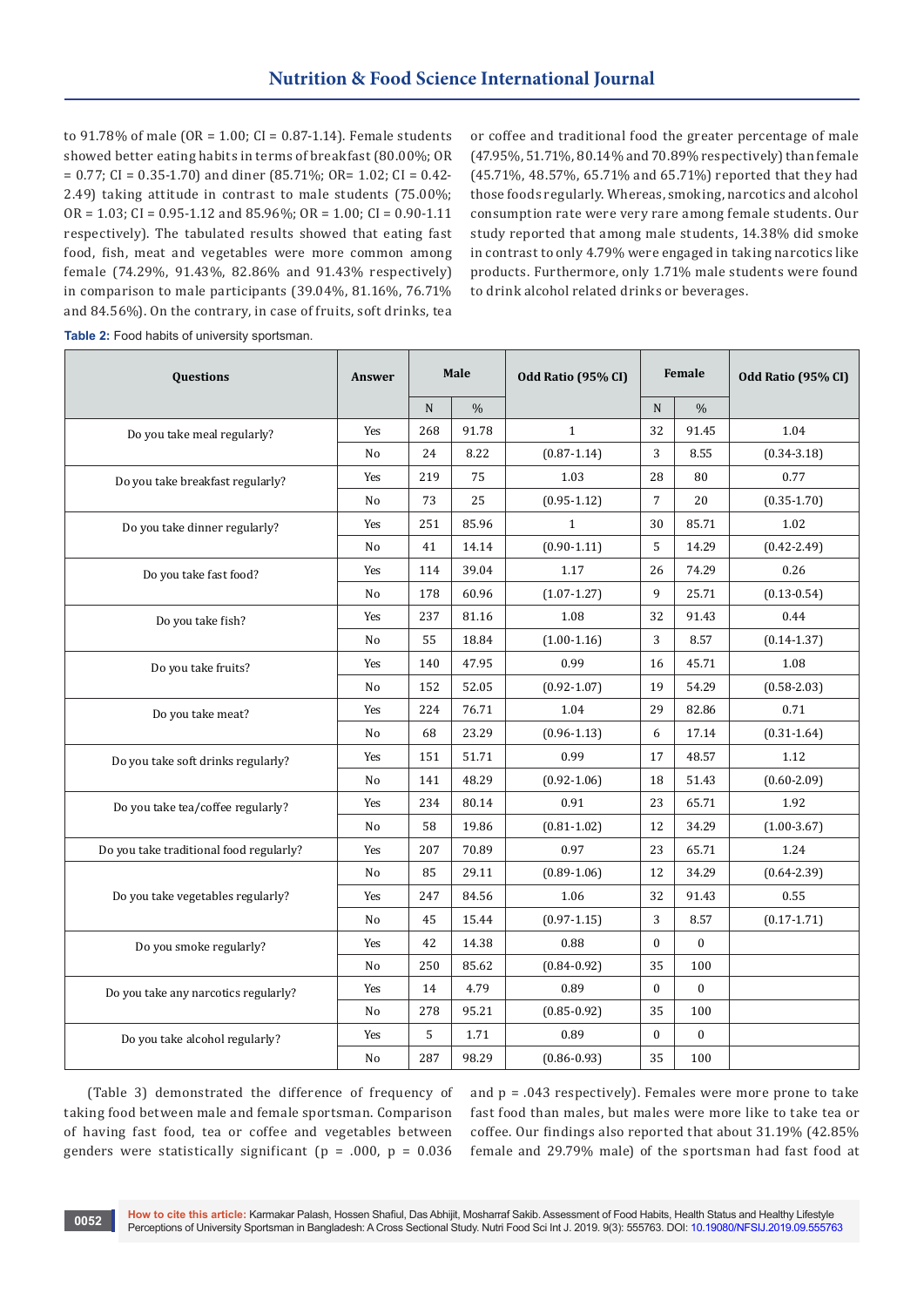sometimes, while about 40.06% (22.85% female and 42.12% male) had it at a few times per week. The consumption rate of fruits at a few times or often was more among females than males (54.29% vs. 45.55% or 17.14% vs. 8.56% respectively). The greater percentage of female participants than male (37.14% vs 26.37%) took fish always while greater percentage of male than female (16.10% vs 14.29%) reported they liked to take meat always. On the other hand, the higher percentage of male participants than female (23.97% vs 20.00%) liked to take fish sometimes while larger percentage of female than **Table 3:** Frequency of taking daily foods.

male (45.71% vs 34.25%) reported they wished to take meat sometimes in their daily life. Though the highest percentage of sportsman 39.76% (female 25.71% and male 41.44%) felt very happy to take tea or coffee always, the lowest number of respondents 7.03% (7.88% male but no percentage of female) liked to drink soft drinks always. The highest number of both males (34.93%) and females (42.86%) reported that they liked to take vegetables often and the lowest number of respondents (1.03% male but no percentage of female) reported they never take vegetables in their daily life.

| <b>Food list</b>                        | Frequency   | Male $(\%)$ | Female (%) | Total $(\%)$ | p value |
|-----------------------------------------|-------------|-------------|------------|--------------|---------|
|                                         | A few times | 123 (42.12) | 8 (22.85)  | 131 (40.06)  | $.000*$ |
| How often do you eat fast food?         | Always      | 0(0.00)     | 1(2.86)    | 1(0.31)      |         |
|                                         | Never       | 55 (18.84)  | 1(2.86)    | 56 (17.13)   |         |
|                                         | Often       | 27 (9.25)   | 10 (28.57) | 37 (11.31)   |         |
|                                         | sometimes   | 87 (29.79)  | 15 (42.85) | 102 (31.19)  |         |
|                                         | A few times | 43 (14.73)  | 2(5.71)    | 45 (13.76)   | 0.461   |
| How often do you eat fish?              | Always      | 77 (26.37)  | 13 (37.14) | 90 (27.52)   |         |
|                                         | Never       | 12(4.11)    | 1(2.86)    | 13 (3.98)    |         |
|                                         | Often       | 90 (30.82)  | 12 (34.29) | 102 (31.19)  |         |
|                                         | sometimes   | 70 (23.97)  | 7(20.00)   | 77 (23.55)   |         |
|                                         | A few times | 133 (45.55) | 19 (54.29) | 152 (46.48)  | 0.169   |
| How often do you take fruits?           | Always      | 19 (6.51)   | 0(0.00)    | 19 (5.81)    |         |
|                                         | Never       | 33 (11.30)  | 2(5.71)    | 35 (10.70)   |         |
|                                         | Often       | 25 (8.56)   | 6(17.14)   | 31 (9.48)    |         |
|                                         | sometimes   | 82 (28.08)  | 8 (22.86)  | 90 (27.52)   |         |
|                                         | A few times | 57 (19.52)  | 4(11.43)   | 61 (18.65)   | 0.598   |
| How often do you eat meat?              | Always      | 47 (16.10)  | 5(14.29)   | 52 (15.90)   |         |
|                                         | Never       | 11(3.77)    | 2(5.71)    | 13 (3.98)    |         |
|                                         | Often       | 77 (26.37)  | 8 (22.86)  | 85 (225.99)  |         |
|                                         | sometimes   | 100 (34.25) | 16 (45.71) | 116 (35.47)  |         |
|                                         | A few times | 109 (37.33) | 14 (40.00) | 123 (37.61)  | 0.459   |
| How often do you take soft drinks?      | Always      | 23 (7.88)   | 0(0.00)    | 23 (7.03)    |         |
|                                         | Never       | 32 (10.96)  | 4(11.43)   | 36 (11.01)   |         |
|                                         | Often       | 42 (14.38)  | 4(11.43)   | 46 (14.07)   |         |
|                                         | sometimes   | 86 (29.45)  | 13 (37.14) | 99 (30.28)   |         |
|                                         | A few times | 33 (11.30)  | 5(14.29)   | 38 (11.62)   | $.036*$ |
| How often do you take tea or coffee?    | Always      | 121 (41.44) | 9(25.71)   | 130 (39.76)  |         |
|                                         | Never       | 25 (8.56)   | 7(20.00)   | 32 (9.79)    |         |
|                                         | Often       | 71 (24.32)  | 5 (14.29)  | 76 (23.24)   |         |
|                                         | sometimes   | 42 (14.38)  | 9(25.71)   | 51 (15.60)   |         |
|                                         | A few times | 70 (23.97)  | 9(25.71)   | 79 (24.12)   | 0.961   |
| How often do you take traditional food? | Always      | 117 (40.07) | 12 (34.29) | 129 (39.45)  |         |
|                                         | Never       | 25 (8.56)   | 4(11.43)   | 29 (8.87)    |         |
|                                         | Often       | 25 (8.56)   | 3(8.57)    | 28 (8.56)    |         |
|                                         | sometimes   | 55 (18.84)  | 7 (20.00)  | 62 (18.96)   |         |

**How to cite this article:** Karmakar Palash, Hossen Shafiul, Das Abhijit, Mosharraf Sakib. Assessment of Food Habits, Health Status and Healthy Lifestyle Perceptions of University Sportsman in Bangladesh: A Cross Sectional Study. Nutri Food Sci Int J. 2019. 9(3): 555763. DOI: [10.19080/NFSIJ.2019.09.555763](http://dx.doi.org/10.19080/NFSIJ.2019.09.555763) Perceptions of University Sportsman in Bangladesh: A Cross Sectional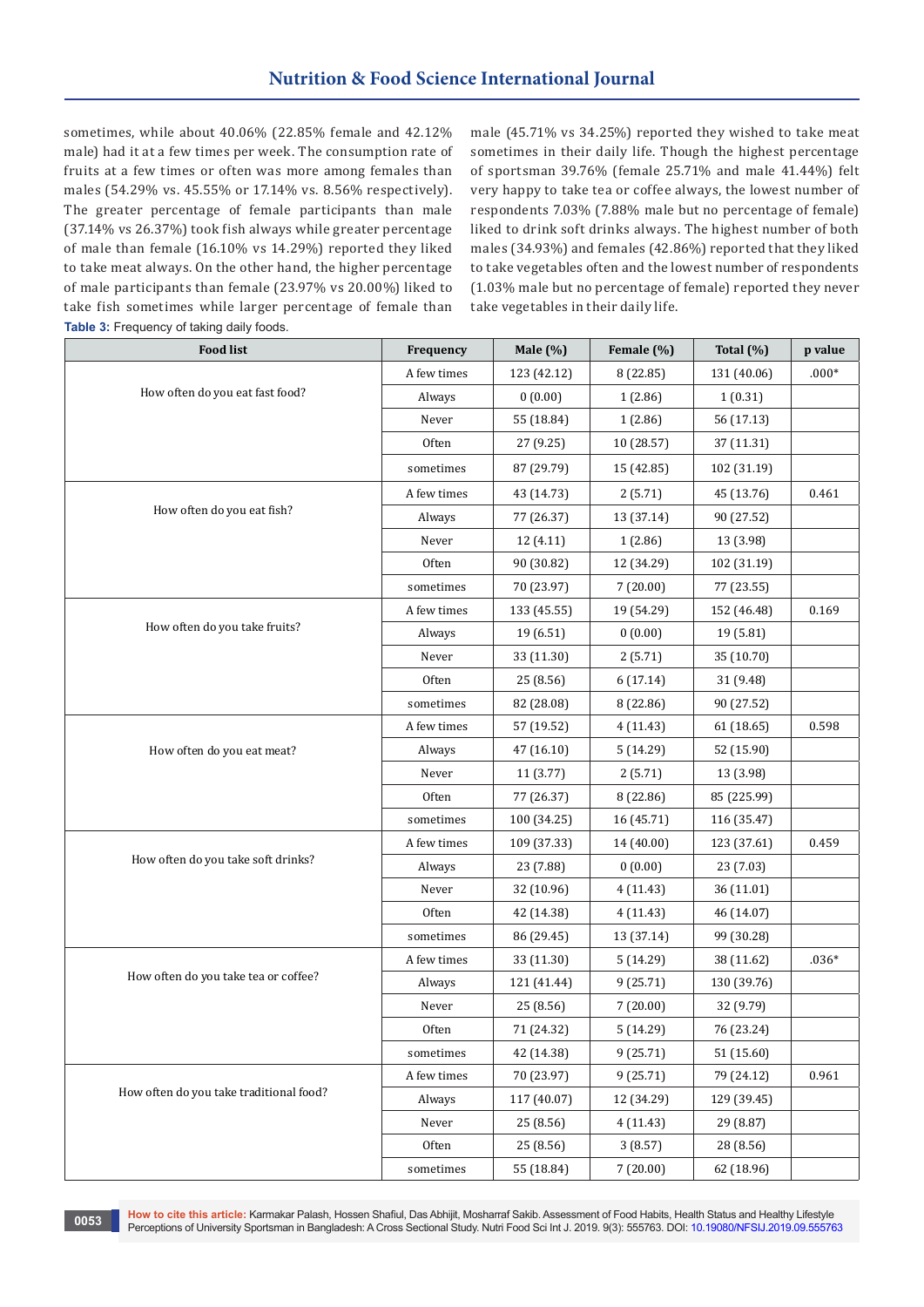|                                  | A few times | 57 (19.52)  | 3(8.57)    | 60 (18.35)    | $.043*$ |
|----------------------------------|-------------|-------------|------------|---------------|---------|
| How often do you eat vegetables? | Always      | 65 (22.26)  | 3(8.57)    | 68 (20.80)    |         |
|                                  | Never       | 3(1.03)     | 0(0.00)    | 3(0.92)       |         |
|                                  | Often       | 102 (34.93) | 15 (42.86) | 117 (35.78)   |         |
|                                  | sometimes   | 65 (22.26)  | 14 (40.00) | (24.16)<br>79 |         |

## **Health Status**

The health status of respondents was illustrated by gender in (Table 4). Our study found that male lead a better life than female. Female were more anxious (42.86%; OR = 1.35; CI = 0.72-2.53) in contrast to male (34.93%; OR = 0.96;  $CI = 0.89 - 1.05$ ) but less depressed than male athletes (34.29%;  $OR = 0.83$ ;  $CI = 0.43 - 1.61$  and  $39.04\%$ ;  $OR = 1.02$ ;  $CI = 0.95 - 1.02$ 1.10 respectively). Respiratory problems, GIT problems and fever were more common among female respondents than male (51.43%; OR = 1.80; CI = 0.97-3.36 vs 35.27%; OR = 0.93;  $CI = 0.85 - 1.01$ , 51.43%;  $OR = 1.73$ ;  $CI = 0.93 - 3.24$  vs 36.30%; OR =  $0.93$ ; CI =  $0.86 - 1.01$ ,  $60.00\%$ ; OR =  $3.83$ ; CI =  $2.04 - 7.21$ 

vs 24.32%; OR = 0.82; CI = 0.73-0.92 respectively). Even more female participants (17.14%) rated their BMI level at overweight than male (11.99%). As a result, female faced more difficulty in their daily life than male  $(40.00\%; OR = 1.47; CI)$  $= 0.78 - 2.77$  vs  $30.14\%$ ; OR  $= 0.95$ ; CI  $= 0.87 - 1.04$ ). Everyone may feel difficulty in their daily life due to several physical or mental problems (Figure 1). narrated the feeling of difficulty level of sportsman in their daily life due to having problems mentioned in (Table 4). Among all the sportsman who turned difficulty in daily life 29.05% (27.74% male and 40.00% female) of them faced somewhat difficult and 2.14% (2.40% male but no percentage in female) had very difficult but no cases rated extremely difficult.



| Items                | Answer | Male $(\%)$ | Odd Ratio (95% CI) | Female (%) | Odd Ratio (95% CI) | Total $(\%)$ | Odd Ratio (95% CI) |
|----------------------|--------|-------------|--------------------|------------|--------------------|--------------|--------------------|
|                      |        |             |                    |            |                    |              |                    |
| Anxiety              | Yes    | 102 (34.93) | 0.96               | 15 (42.86) | 1.35               | 117 (35.78)  | 1.4                |
|                      | No     | 190 (65.07) | $(0.89 - 1.05)$    | 20 (57.14) | $(0.72 - 2.53)$    | 210 (64.22)  | $(0.69 - 2.85)$    |
| Depression           | Yes    | 114 (39.04) | 1.02               | 12 (34.29) | 0.83               | 126 (38.53)  | 0.82               |
|                      | No     | 178 (60.96) | $(0.95 - 1.10)$    | 23 (65.71) | $(0.43 - 1.61)$    | 201 (61.47)  | $(0.39 - 1.70)$    |
| Respiratory problems | Yes    | 103 (35.27) | 0.93               | 18 (51.43) | 1.8                | 121 (37.00)  | 1.94               |
|                      | No     | 189 (74.73) | $(0.85 - 1.01)$    | 17 (48.57) | $(0.97 - 3.36)$    | 206 (63.00)  | $(0.96 - 3.93)$    |
| GIT problems         | Yes    | 106 (36.30) | 0.93               | 18 (51.43) | 1.73               | 124 (37.92)  | 1.86               |
|                      | No     | 186 (63.70) | $(0.86 - 1.01)$    | 17 (48.57) | $(0.93 - 3.24)$    | 203 (62.08)  | $(0.92 - 3.76)$    |
| Headache             | Yes    | 184 (63.01) | 0.96               | 25 (71.43) | 1.41               | 209 (63.91)  | 1.47               |
|                      | No     | 108 (36.99) | $(0.89 - 1.04)$    | 10 (28.57) | $(0.70 - 2.84)$    | 118 (36.09)  | $(0.68 - 3.17)$    |
| Fever                | Yes    | 71 (24.32)  | 0.82               | 21(60.00)  | 3.83               | 92 (28.13)   | 4.67               |

#### **Table 4:** Health status of university sportsman

**How to cite this article:** Karmakar Palash, Hossen Shafiul, Das Abhijit, Mosharraf Sakib. Assessment of Food Habits, Health Status and Healthy Lifestyle Purport of University Sportsman Healthy Lifestyle Sportsman in Bangladesh: A Cross Sectional Study. Nutri Food Sci Int J. 2019. 9(3): 555763. DOI: [10.19080/NFSIJ.2019.09.555763](http://dx.doi.org/10.19080/NFSIJ.2019.09.555763) Perceptions of University Sportsman in Bangla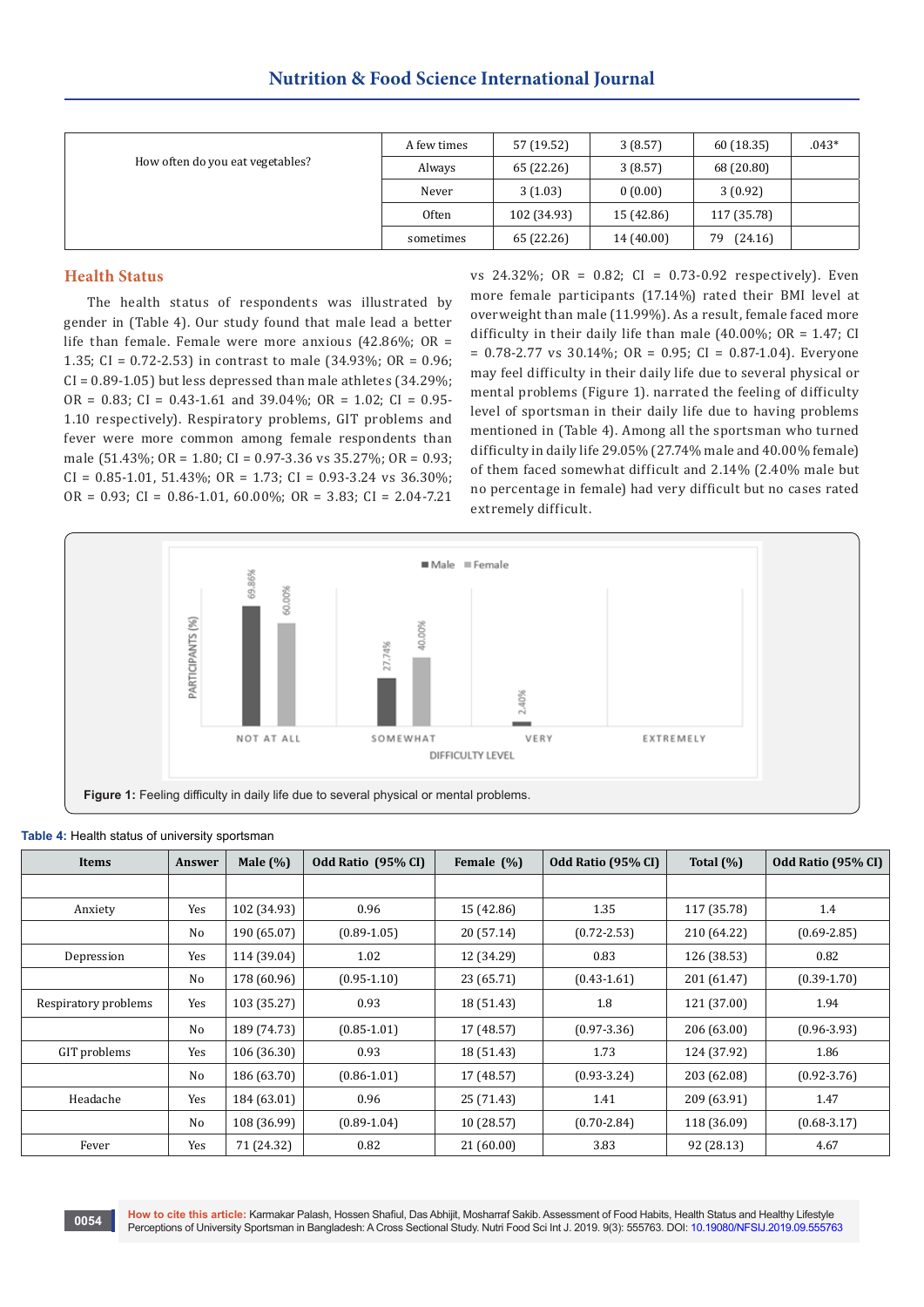## **Nutrition & Food Science International Journal**

|                          | No  | 221 (75.68) | $(0.73 - 0.92)$ | 14 (40.00) | $(2.04 - 7.21)$ | 235 (71.87) | $(2.26-9.66)$   |
|--------------------------|-----|-------------|-----------------|------------|-----------------|-------------|-----------------|
| Overweight               | No  | 257 (88.01) | 0.95            | 29 (82.86) | 1.44            | 286 (87.46) | 1.52            |
|                          | Yes | 35 (11.99)  | $(0.83 - 1.09)$ | 6(17.14)   | $(.64-3.26)$    | 41 (12.54)  | $(.59-3.92)$    |
| Difficulty in daily life | Yes | 88 (30.14)  | 0.95            | 14 (40.00) | 1.47            | 102 (31.19) | 1.55            |
|                          | No  | 204 (69.86) | $(0.87 - 1.04)$ | 21(60.00)  | $(0.78 - 2.77)$ | 225 (68.81) | $(0.75 - 3.18)$ |

## **Food Habits verses Major Health Problems**

(Table 5) demonstrated the association of occurring depression, GIT problems and Abnormal BMI with major food habits, such as fast food, fish, meat, soft drinks and vegetables. Our study found that higher percentage of fast food, meat and soft drinks lover rated in all mentioned problems. Respondents with abnormal BMI reported the highest percentage in taking soft drinks (82.93%). A huge percentage, the greater percentage among all groups, of sportsman with abnormal BMI was also very fond of taking fast food (73.17%) and meat (80.49%).

Consumption of fast food and meat were very common among depressed respondents (55.56% and 63.49% respectively) as well as respondents facing GIT problems (54.84% and 68.55%). But very lower consumption rate of vegetables was observed among all depressed (41.27%), GIT problems (36.29%) and abnormal BMI (31.71%) participants. So, by going through the tabulated percentage, it is clear that higher consumption of fast food, meat and soft drinks were mainly associated with abnormal BMI problems. Lower vegetables consumption rate might also be responsible for GIT problems.

**Table 5:** Frequency of depression, GIT problems and abnormal BMI with major food habits.

| <b>Food items</b> | <b>Response</b> | <b>Depression</b> |       |    | aGIT problems | Abnormal<br>bBMI |               |  |
|-------------------|-----------------|-------------------|-------|----|---------------|------------------|---------------|--|
| (regularly)       |                 | $(n = 126)$       |       |    | $(n = 124)$   | $(n = 41)$       |               |  |
|                   |                 | n                 | $\%$  | n  | $\%$          | n                | $\frac{0}{0}$ |  |
| Fast food         | Yes             | 70                | 55.56 | 68 | 54.84         | 30               | 73.17         |  |
|                   | No              | 56                | 44.44 | 56 | 45.16         | 11               | 26.83         |  |
| Fish              | Yes             | 80                | 63.49 | 79 | 63.71         | 22               | 53.66         |  |
|                   | No              | 46                | 36.51 | 45 | 36.29         | 19               | 46.34         |  |
| Meat              | Yes             | 80                | 63.49 | 85 | 68.55         | 33               | 80.49         |  |
|                   | No              | 46                | 36.51 | 39 | 31.45         | 8                | 19.51         |  |
| Soft drinks       | Yes             | 85                | 67.46 | 65 | 52.42         | 34               | 82.93         |  |
|                   | No              | 41                | 32.54 | 59 | 47.58         | 7                | 17.07         |  |
| Vegetables        | Yes             | 52                | 41.27 | 45 | 36.29         | 13               | 31.71         |  |
|                   | No              | 74                | 58.73 | 79 | 63.71         | 28               | 68.29         |  |

**Table 6:** Healthy lifestyle perception of respondents by gender.

| <b>Parameter</b>                                                       | Answer        | Male        |               | Female      |               |             | <b>Total</b>  | Chi-square (d.f) p value |
|------------------------------------------------------------------------|---------------|-------------|---------------|-------------|---------------|-------------|---------------|--------------------------|
|                                                                        |               | $\mathbf n$ | $\frac{0}{0}$ | $\mathbf n$ | $\frac{0}{0}$ | $\mathbf n$ | $\frac{0}{0}$ |                          |
| Do you follow balanced nutrition?                                      | Yes           | 238         | 81.51         | 33          | 94.29         | 271         | 82.87         | 3.6(1) .058              |
|                                                                        | No            | 54          | 18.49         | 2           | 5.71          | 56          | 17.13         |                          |
| Do you prefer to get rid of fat?                                       | Yes           | 225         | 77.05         | 28          | 80            | 253         | 77.37         | 0.35(1) .694             |
|                                                                        | No            | 67          | 22.95         | 7           | 20            | 74          | 22.63         |                          |
| Are you conscious about your obesity?                                  | Yes           | 232         | 79.45         | 30          | 85.71         | 262         | 80.12         | 0.77(1) .380             |
|                                                                        | No            | 60          | 20.55         | 5           | 14.29         | 65          | 19.88         |                          |
| How many days do you participate in<br>sports<br>or exercise per week? | Almost daily  | 85          | 29.11         | 13          | 37.14         | 98          | 29.97         | 1(2) .607                |
|                                                                        | $4-5$ days    | 127         | 43.49         | 13          | 37.14         | 140         | 42.81         |                          |
|                                                                        | $2-3$ days    | 80          | 27.4          | 9           | 25.71         | 89          | 27.21         |                          |
| How many hours do you sleep per day?                                   | $< 7.0$ hours | 40          | 13.7          | 3           | 8.57          | 43          | 13.15         | 1.4(2) .498              |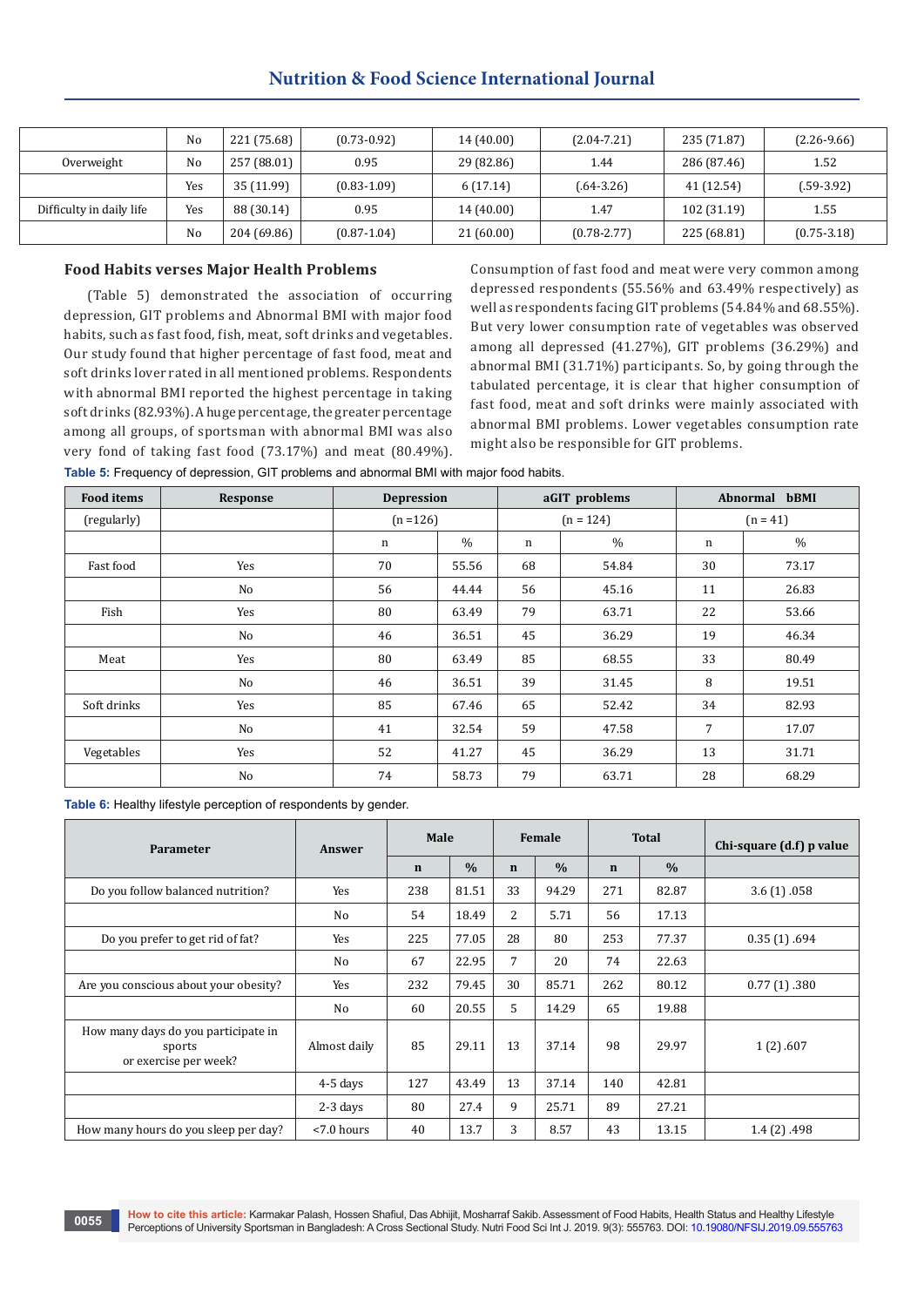| $\geq 7.0$ to $\leq 8.0$<br>hours | 247         | 84.59          | 32 | 91.43 | 279                           | 85.32 |  |
|-----------------------------------|-------------|----------------|----|-------|-------------------------------|-------|--|
| >8.0 Hours                        | $\sim$<br>ັ | 74<br>$\pm 11$ | u  |       | $\overline{\phantom{a}}$<br>ັ | 1.53  |  |

#### **Healthy Lifestyle Perceptions**

Sportsman's perception about healthy lifestyle is tabulated in (Table 6). The perception about healthy lifestyle was almost similar between male and female. The study results revealed that there is no significant difference in perception between male and female students about a balanced nutrition ( $\chi$ 2 = 3.6, p = .058). Similar type of non-significant result was also observed for the answers regarding to get rid of fat ( $\chi$ 2 = 0.35,  $p = .694$ ), consciousness level about obesity ( $\chi$ 2 = 0.77,  $p =$ .380), the days of taking part in sports per week ( $\chi$ 2 = 1.00, p = .607) and hours of sleeping per day ( $\chi$ 2 = 1.4, p = .498).

#### **Discussion**

Students generally prefer fast food and ready food items in different restaurants due to its deliciousness, accessibility and expediency. In view of eating habits, Glore SR et al. conducted a study among university students that found student's diet was high in fat but low in fruits as well as vegetables [15] and the present study reported the similar result in case of university sportsmen. In the current study, the obtained data of dietary habits revealed that the majority of players ate meals regularly and breakfast daily. The percentage of taking daily breakfast was higher in the female athletes compared to male. Previous studies also found almost same findings among general students. Studies conducted among university students in Lebanon [16] reported that majority of the students (61.4%) ate regular meals. Another study undertaken among college athletes of USA [17] also found that females practiced better dietary habits than males that supported the findings of our present study. Alcohol consumption and smoking might be rare in female sportsmen, but males were familiar with these habits. Our study found a greater percentage of smoker than the findings (2.5%) of a study conducted among 2443 students from 13 public and private schools in Lebanon [18].

Exercise and sports reduce anxiety, depression, obesity and number of sick days by improving immune system [19]. Arya G et al., Armstrong S et al. and Craft LL et al. found that athletes have been shown to have decreased levels of social anxiety and depressive symptoms that was appreciated by our present study [20-22]. Athletic participation on an intercollegiate sports team is directly related to lower levels of depression [23]. The level of attacking anxiety and depression might be difference between male and female. A study was conveyed in 1999 demonstrated significant higher anxiety and depression scores for female compared to male adolescents [24]. Our study supported their findings in case of anxiety but went to opposite in case of depression where our study showed that males felt more depression than females. Another study in 2006 observed higher anxiety scores for females

but no sex differences in depression scores but present study reported sex differences in depression [25]. In addition, Chan YF et al. reported significantly higher anxiety scores for female compared to male but higher depression scores for male compared to female was observed in Hong Kong [26]. These were of interest for results of the present study, although not significant similar results were found.

Our study reported more than 6% of sportsmen were underweight and around 1% obese that was almost similar to another study conducted in Greece, Serbia and Turkey among athletes and other groups [27].But the present study had the larger overweight respondents compare to 20.4% overweight which was found by Nudri WD et al. [28] The prevalence of overweight among female players were also lower than previous findings in adult volleyball players (12.3%) [29]. Previous study also reported athletes had the least physical problems which were similar to the results of the present study. Participation on sports activities caused less respiratory, cardiovascular or others physical illness [30].

#### **Conclusion and Recommendations**

To conclude, majority of students eat meals regularly and breakfast daily. They prefer to take meat and fast food than fruits, vegetables. In comparison to females, male participants had significantly lower consumption of vegetables, fast food and meat whilst they had a higher intake of soft drinks, tea or coffee and traditional food. Though Females were more conscious about their balance nutrition and obesity, their quality of life was not as good as male. But the overall health status of athlete was good. Our study recommends that education about nutrition is a key factor for athletes and it needs to play a continual role in their lives. Therefore, proper nutrition knowledge can lead to healthier lifestyles. Coaches, parents, and athletic trainers need to have knowledge about nutrition because athletes tend to ask people to whom they are most comfortable with. Professionals can help athletes recognize the role of nutrition in sports and help them choose the most appropriate foods and fluids to attain peak performance and improve health status.

#### **Limitations**

The study had some limitations as we faced some complications during the survey. Firstly, we had covered only six universities due to the shortage of time for the research work. So, the represented data does not give the whole scenario of all the athlete students of the country. If we had conducted the study in more universities, we would have got a more extensive scenario on the assessment of dietary habits, health status and healthy lifestyle perceptions. Secondly, students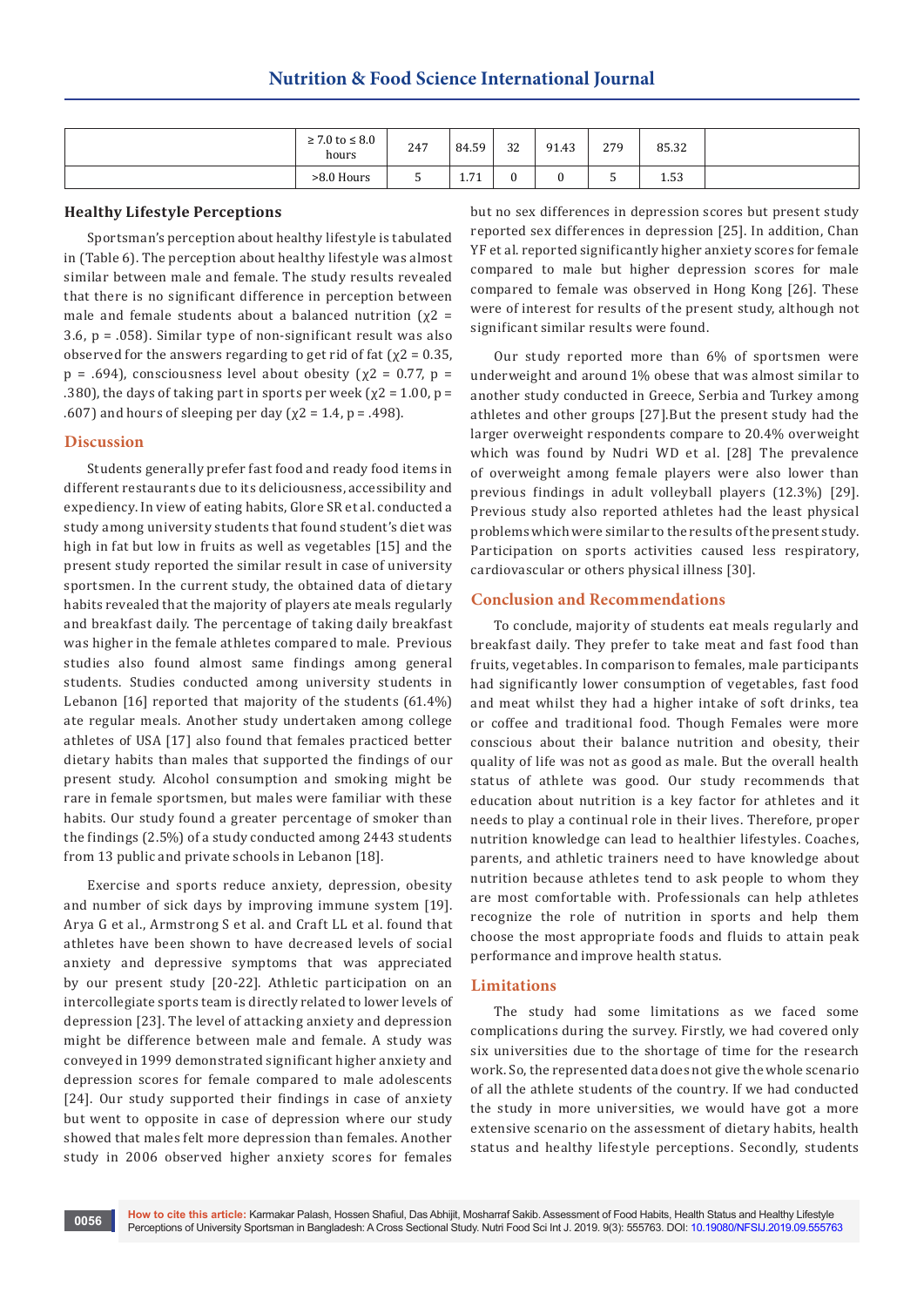were less familiar with some terminologies and complications arose regarding understanding the questionnaire. They needed further explanation. Thirdly, all universities were far away due to which it was a little bit difficult to travel these long distances. Fourthly, many students were busy with their examinations and lab work. So, collecting data from them was slightly difficult. It was also difficult to find out female athletes due to females having less eagerness to participate in sports or exercise. Finally, social desirability bias may have impacted the responses since the interviews were done in person.

## **Acknowledgement**

The authors are thankful to the management and students of participated institutions for their cordial help. Authors also would like to thank all the volunteer students and honorable chairman of the Department of Pharmacy of Noakhali Science and Technology University for their warm support to this research work.

#### **Funding**

This research work was carried out by the author in the partial fulfillment of the requirements for the degree of Bachelor of Pharmacy (Hons). Authors did not receive any funding for conducting the research work.

#### **Competing interest**

The authors declare that they have no competing interests.

#### **References**

- 1. Gleave J, Cole Hamilton I (2012) A literature review on the effects of a lack of play on children's lives. England: Play England.
- 2. [Graham G, Holt SA, Parker M \(2001\) Children moving: A reflective](https://www.worldcat.org/title/children-moving-a-reflective-approach-to-teaching-physical-education/oclc/44592651?page=citation)  [approach to teaching physical education, Mayfield Publishing](https://www.worldcat.org/title/children-moving-a-reflective-approach-to-teaching-physical-education/oclc/44592651?page=citation)  [Company, CA, USA.](https://www.worldcat.org/title/children-moving-a-reflective-approach-to-teaching-physical-education/oclc/44592651?page=citation)
- 3. [Rozek-Piechura K, Ignasiak Z, Slawinska T, Piechura J, Ignasiak T](https://www.ncbi.nlm.nih.gov/pubmed/24959792)  [\(2014\) Respiratory function, physical activity and body composition in](https://www.ncbi.nlm.nih.gov/pubmed/24959792)  [adult rural population. Ann Agric Environ Med 21\(2\): 369-374.](https://www.ncbi.nlm.nih.gov/pubmed/24959792)
- 4. [Norton K, Norton L, Lewis N \(2016\) Effects of Short-Term Physical](https://www.hindawi.com/journals/bmri/2016/5613767/)  [Activity Interventions on Simple and Choice Response Times. BioMed](https://www.hindawi.com/journals/bmri/2016/5613767/)  [research international pp8.](https://www.hindawi.com/journals/bmri/2016/5613767/)
- 5. [Dziubek W, Kowalska J, Kusztal M, Rogowski Ł, Gołębiowski T, et al.](https://www.ncbi.nlm.nih.gov/pubmed/26872253)  [\(2016\) The Level of Anxiety and Depression in Dialysis Patients](https://www.ncbi.nlm.nih.gov/pubmed/26872253)  [Undertaking Regular Physical Exercise Training - a Preliminary Study.](https://www.ncbi.nlm.nih.gov/pubmed/26872253)  [Kidney Blood Press Res 41\(1\): 86-98.](https://www.ncbi.nlm.nih.gov/pubmed/26872253)
- 6. Zorba E, Mollaoğulları H, Erdemir İ (2000) Effects of bee-pollen elevation on maximal oxygen consumption, blood parameters and recovery level of elite endurance athletes. University of Mugla.
- 7. [Rosenbloom CA, Jonnalagadda SS, Skinner R \(2002\) Nutrition](https://www.ncbi.nlm.nih.gov/pubmed/11902379)  [Knowledge of Collegiate Athletes in a Division I National Collegiate](https://www.ncbi.nlm.nih.gov/pubmed/11902379)  [Athletic Association Institution. J Am Diet Assoc 102\(3\): 418-420.](https://www.ncbi.nlm.nih.gov/pubmed/11902379)
- 8. [Wardle J, Parmenter K, Waller J \(2000\) Nutrition knowledge and food](https://www.ncbi.nlm.nih.gov/pubmed/10888290)  [intake. Appetite 34\(3\): 269-275.](https://www.ncbi.nlm.nih.gov/pubmed/10888290)
- 9. [Colić Barić I, Šatalić Z, Lukešić Ž \(2003\) Nutritive value of meals, dietary](https://www.ncbi.nlm.nih.gov/pubmed/14522693)  [habits and nutritive status in Croatian university students according to](https://www.ncbi.nlm.nih.gov/pubmed/14522693)  [gender. Int J Food Sci Nutr54\(6\): 473-484.](https://www.ncbi.nlm.nih.gov/pubmed/14522693)
- 10. [Cengiz ŞŞ, Göktepe M, Bezci Ş, Badau D \(2016\) Study of nutrition habits](https://web.b.ebscohost.com/abstract?direct=true&profile=ehost&scope=site&authtype=crawler&jrnl=15821943&AN=117200022&h=y1X%2by6MLw9mVzFUJJZJpznufFC6rFWjf0ekWhlbMnrv8tERaeu8PwCfyQL%2b0jExJBHUu5%2bJcEBn0qidX6Jm%2bQw%3d%3d&crl=c&resultNs=AdminWebAuth&resultLocal=ErrCrlNotAuth&crlhashurl=login.aspx%3fdirect%3dtrue%26profile%3dehost%26scope%3dsite%26authtype%3dcrawler%26jrnl%3d15821943%26AN%3d117200022)  [and information levels of sportsmen interested in fighting sports.](https://web.b.ebscohost.com/abstract?direct=true&profile=ehost&scope=site&authtype=crawler&jrnl=15821943&AN=117200022&h=y1X%2by6MLw9mVzFUJJZJpznufFC6rFWjf0ekWhlbMnrv8tERaeu8PwCfyQL%2b0jExJBHUu5%2bJcEBn0qidX6Jm%2bQw%3d%3d&crl=c&resultNs=AdminWebAuth&resultLocal=ErrCrlNotAuth&crlhashurl=login.aspx%3fdirect%3dtrue%26profile%3dehost%26scope%3dsite%26authtype%3dcrawler%26jrnl%3d15821943%26AN%3d117200022)  [Palestrica of the Third Millennium Civilization & Sport 17\(2\): 127-133.](https://web.b.ebscohost.com/abstract?direct=true&profile=ehost&scope=site&authtype=crawler&jrnl=15821943&AN=117200022&h=y1X%2by6MLw9mVzFUJJZJpznufFC6rFWjf0ekWhlbMnrv8tERaeu8PwCfyQL%2b0jExJBHUu5%2bJcEBn0qidX6Jm%2bQw%3d%3d&crl=c&resultNs=AdminWebAuth&resultLocal=ErrCrlNotAuth&crlhashurl=login.aspx%3fdirect%3dtrue%26profile%3dehost%26scope%3dsite%26authtype%3dcrawler%26jrnl%3d15821943%26AN%3d117200022)
- 11. Alpar R, Ersoy G, Karagül A. Yüzücü beslenmesi el kitabı. GSGM Yayın. 1994:69-84.
- 12. s[üel E, Şahin İ, karakaya MA, savucu Y \(2006\) Elit seviyedeki](http://tip.fusabil.org/summary.php3?id=446)  [basketbolcuların beslenme bilgi ve alışkanlıkları. Fırat Üniversitesi](http://tip.fusabil.org/summary.php3?id=446)  [Sağlık Bilimleri Tıp Dergisi 20\(4\): 271-275.](http://tip.fusabil.org/summary.php3?id=446)
- 13. [Spitzer RL, Kroenke K, Williams JBW, Löwe B \(2006\) A Brief Measure](https://www.ncbi.nlm.nih.gov/pubmed/16717171)  [for Assessing Generalized Anxiety Disorder: The GAD-7. Arch Intern](https://www.ncbi.nlm.nih.gov/pubmed/16717171)  [Med166\(10\): 1092-1097.](https://www.ncbi.nlm.nih.gov/pubmed/16717171)
- 14. [Kroenke K, Spitzer RL, Williams JBW \(2001\) The PHQ-9: Validity of a](https://www.ncbi.nlm.nih.gov/pubmed/11556941)  [brief depression severity measure. J Gen Intern Med 16\(9\): 606-613.](https://www.ncbi.nlm.nih.gov/pubmed/11556941)
- 15. [Glore SR, Walker C, Chandler A \(1993\) Brief communication: dietary](https://www.ncbi.nlm.nih.gov/pubmed/8263266)  [habits of first-year medical students as determined by computer](https://www.ncbi.nlm.nih.gov/pubmed/8263266)  [software analysis of three-day food records. J Am Coll Nutr 12\(5\): 517-](https://www.ncbi.nlm.nih.gov/pubmed/8263266) [520.](https://www.ncbi.nlm.nih.gov/pubmed/8263266)
- 16. [Yahia N, Achkar A, Abdallah A, Rizk S \(2008\) Eating habits and obesity](https://www.ncbi.nlm.nih.gov/pubmed/18973661)  [among Lebanese university students. Nutr J 7: 32.](https://www.ncbi.nlm.nih.gov/pubmed/18973661)
- 17. [Paugh SL \(2005\) Dietary habits and nutritional knowledge of college](http://libweb.calu.edu/thesis/umi-cup-1011.pdf)  [athletes. Bachelor's Thesis, Faculty of the School of Graduate Studies](http://libweb.calu.edu/thesis/umi-cup-1011.pdf)  [and Research, University of Pennsylvania, California, USA.](http://libweb.calu.edu/thesis/umi-cup-1011.pdf)
- 18. [Tamim H, Al-Sahab B, Akkary G, Ghanem M, Tamim N, et al. \(2007\)](https://www.ncbi.nlm.nih.gov/pubmed/17181462)  [Cigarette and nargileh smoking practices among school students in](https://www.ncbi.nlm.nih.gov/pubmed/17181462)  [Beirut, Lebanon. Am J Health Behav 31\(1\): 56-63.](https://www.ncbi.nlm.nih.gov/pubmed/17181462)
- 19. [Nieman DC, Pedersen BK \(1999\) Exercise and immune function. Sports](https://www.ncbi.nlm.nih.gov/pubmed/10091272)  [Med 27\(2\): 73-80.](https://www.ncbi.nlm.nih.gov/pubmed/10091272)
- 20. [Arya G, Mishra S \(2013\) Effects of Junk Food and Beverages on](http://iosrjournals.org/iosr-jnhs/papers/vol1-issue6/F0162632.pdf?id=6560)  [Adolescents Health-A review Article. IOSR-JNHS 1\(6\): 26-32.](http://iosrjournals.org/iosr-jnhs/papers/vol1-issue6/F0162632.pdf?id=6560)
- 21. [Armstrong S, Oomen-Early J \(2009\) Social connectedness, self-esteem,](https://www.ncbi.nlm.nih.gov/pubmed/19254893)  [and depression symptomatology among collegiate athletes versus](https://www.ncbi.nlm.nih.gov/pubmed/19254893)  [nonathletes. J Am Coll Health 57\(5\): 521-526.](https://www.ncbi.nlm.nih.gov/pubmed/19254893)
- 22. [Craft LL, Freund KM, Culpepper L, Perna FM \(2007\) Intervention study](https://www.ncbi.nlm.nih.gov/pubmed/18062765)  [of exercise for depressive symptoms in women. J Womens Health](https://www.ncbi.nlm.nih.gov/pubmed/18062765)  [\(Larchmt\)16\(10\): 1499-1509.](https://www.ncbi.nlm.nih.gov/pubmed/18062765)
- 23. [Proctor SL, Boan-Lenzo C \(2010\) Prevalence of depressive symptoms](https://psycnet.apa.org/record/2010-24198-003)  [in male intercollegiate student-athletes and nonathletes. Journal of](https://psycnet.apa.org/record/2010-24198-003)  [Clinical Sport Psychology4\(3\): 204-220.](https://psycnet.apa.org/record/2010-24198-003)
- 24. [White D, Leach C, Sims R, Atkinson M, Cottrell D \(1999\). Validation of](https://www.ncbi.nlm.nih.gov/pubmed/10789277)  [the Hospital Anxiety and Depression Scale for use with adolescents. Br](https://www.ncbi.nlm.nih.gov/pubmed/10789277)  [J Psychiatry175: 452-454.](https://www.ncbi.nlm.nih.gov/pubmed/10789277)
- 25. [Jörngården A, Wettergen L, von Essen L \(2006\) Measuring health](https://www.ncbi.nlm.nih.gov/pubmed/17140436)[related quality of life in adolescents and young adults: Swedish](https://www.ncbi.nlm.nih.gov/pubmed/17140436)  [normative data for the SF-36 and the HADS, and the influence of age,](https://www.ncbi.nlm.nih.gov/pubmed/17140436)  [gender, and method of administration. Health Qual Life Outcomes 4:](https://www.ncbi.nlm.nih.gov/pubmed/17140436)  [91-91.](https://www.ncbi.nlm.nih.gov/pubmed/17140436)
- 26. [Chan YF, Leung DY, Fong DY, Leung CM, Lee AM \(2010\) Psychometric](https://www.ncbi.nlm.nih.gov/pubmed/20373037)  [evaluation of the Hospital Anxiety and Depression Scale in a large](https://www.ncbi.nlm.nih.gov/pubmed/20373037)  [community sample of adolescents in Hong Kong. Qual Life Res19\(6\):](https://www.ncbi.nlm.nih.gov/pubmed/20373037)  [865-873.](https://www.ncbi.nlm.nih.gov/pubmed/20373037)
- 27. [Konstandinidis T, MariaBougoulia CT, Colak R Krassas GE, Kelestimur F,](https://www.ncbi.nlm.nih.gov/pubmed/17003002)  [\(2003\) Self-reported prevalence of obesity among 20,329 adults from](https://www.ncbi.nlm.nih.gov/pubmed/17003002)  [large territories of Greece, Serbia and Turkey. Hormones 2\(1\): 49-54.](https://www.ncbi.nlm.nih.gov/pubmed/17003002)
- 28. [Nudri WD, Manan WM, Rusli AM \(2009\) Body mass index and body](https://www.ncbi.nlm.nih.gov/pubmed/22589654)  [fat status of men involved in sports, exercise, and sedentary activites.](https://www.ncbi.nlm.nih.gov/pubmed/22589654)  [Malays J Med Sci16\(2\): 21-26.](https://www.ncbi.nlm.nih.gov/pubmed/22589654)